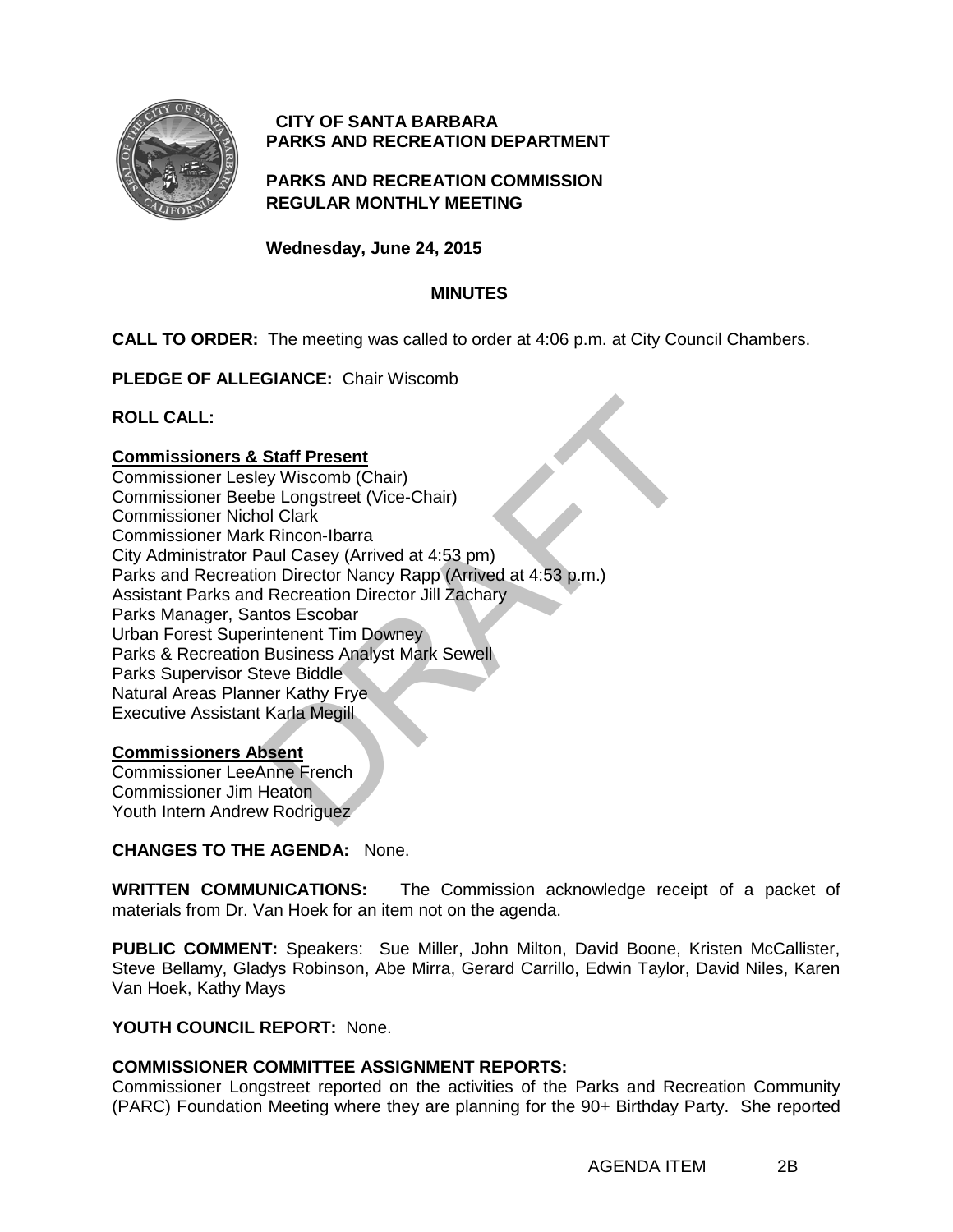on the activites of the Neighborhood Advisory Council, and that she attended the Joint meeting of the Local Coastal Update Subcommittee and Planning Commission on June  $8<sup>th</sup>$ . Ms. Longstreet said she went to the Franceschi House Site Visit on June  $22^{nd}$ .

Commission Rincon-Ibarra reported that he attended the Golf Options Committee, the Water Commission Meeting, as well as the Neighborhood Advisory Council.

Commissioner Clark said that she attended the Joint Golf Advisory Committee and Parks and Recreation Commission meeting regarding Golf Options, and the PARC Foundation Board meeting.

ting regarding Golf Options and reported on the activities of<br>
e. She said she attended the Joint meeting of the Local of<br>
Planning Commission on June 8<sup>th</sup>, and the Department's<br>
10th. Ms. Wiscomb also attended the Munici Chair Wiscomb reported that she attended the BREN School presentation on Sea Level Rises, City Council meetings of June 1 and June 16<sup>th</sup> speaking on behalf of the Department budget. She said she went to the Joint Golf Advisory Committee and Parks and Recreation Commissioner meeting regarding Golf Options and reported on the activities of the Street Tree Advisory Committee. She said she attended the Joint meeting of the Local Coastal Update Subcommittee and Planning Commission on June 8<sup>th</sup>, and the Department's Annual Awards Breakfast on June 10th. Ms. Wiscomb also attended the Municipal Tennis Neighborhood meeting and the PARC Foundation meeting.

### **COMMISSION AND STAFF COMMUNICATIONS:** None.

### **CONSENT CALENDAR:**

1. Summary of Council Actions – For Information

The Commission received this item; there were no questions.

2. Approval of Minutes – For Action

Recommendation: That the Commission waive the reading and approve the minutes of the regular meeting of May 27, 2015.

### **Commissioner Longstreet moved, seconded by Commissioner Clark, and passed 4/0 to waive the reading and approve the minutes of the regular meeting of May 27, 2015.**

### **Absent: French/Heaton**

### **STREET TREE ADVISORY COMMITTEE ITEMS**

Any action of the Parks and Recreation Commission made pursuant to Municipal Code Chapter 15.24, Preservation of Trees, may be appealed to the City Council within ten days.

3. Street Tree Advisory Committee Recommendations – For Action

### Documents:

- Staff Report dated June 24, 2015
- Staff PowerPoint presented by Staff
- Speakers:
- Staff: Urban Forest Superintendent Tim Downey
- Members of the Public: Item 3A(1) Michael Bell; Item 3B(1) Karen Dellabarca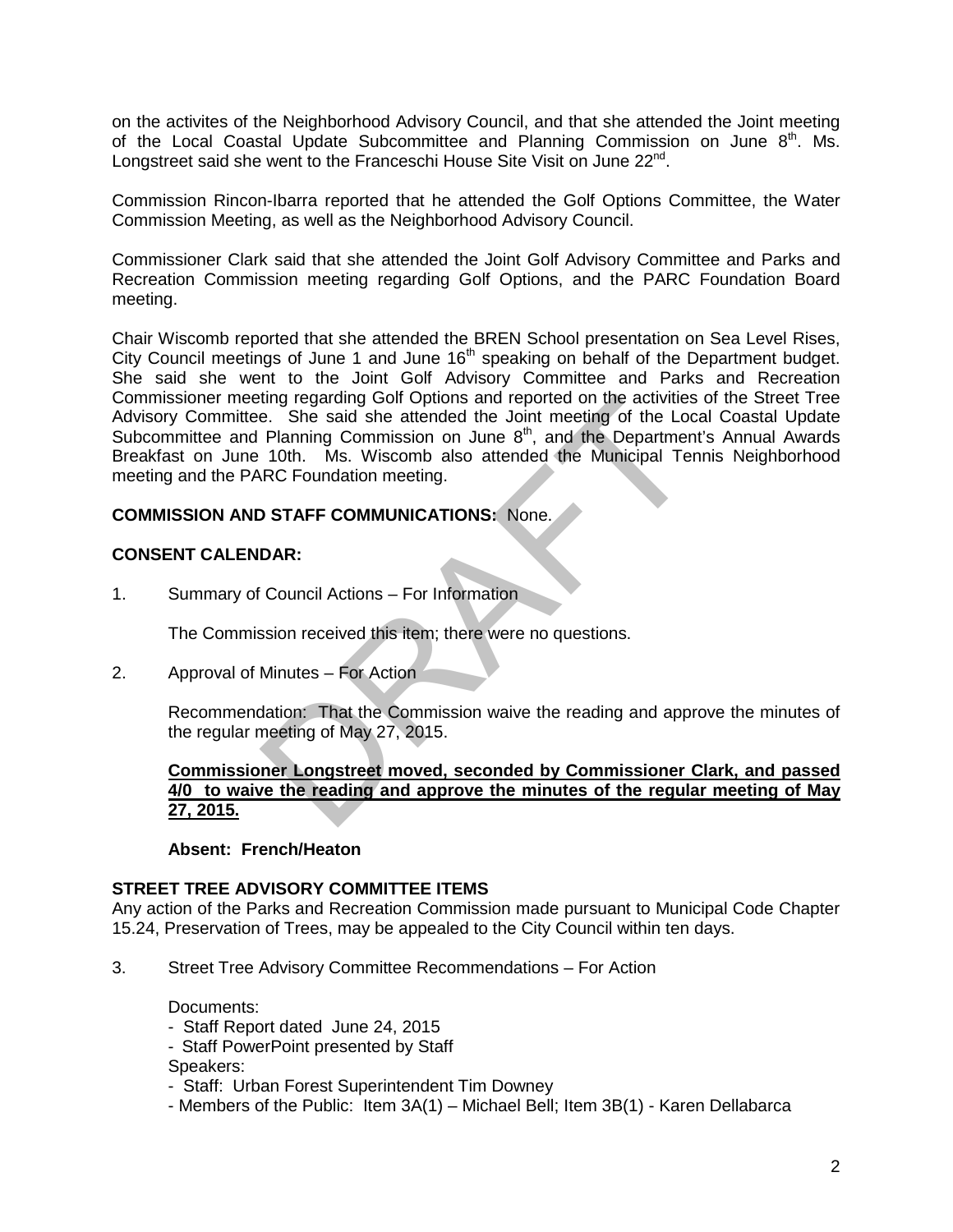Recommendation: That the Commission:

- A. Conditionally approve the following Street Tree removal request:
	- 1. 113 Las Ondas *Melaleuca quinquenervia*, Cajeput Tree Michael Bell

The Commission received the report, their questions were answered, and the following action was taken.

**Commissioner Clark moved, seconded by Commissioner Rincon-Ibarra, and passed 4/0 to concur with the Street Tree Advisory Committee and staff recommendation to conditionally approve the Street Tree removal request for 113 Las Ondas on the condition the applicant replace the tree with a Chinese Elm tree.**

### **Absent: French/Heaton**

- B. Approve the following Setback Tree removal request:
	- 1. 425 Loma Alta Dr. (2) Juniperus chinensis 'Torulosa', Twister Juniper Salvi and Karen Dellabarca

The Commission received the report, their questions were answered, and the following action was taken.

ent: French/Heaton<br>
ove the following Setback Tree removal request:<br>
425 Loma Alta Dr. – (2) Juniperus chinensis 'Torulosa', Tv<br>
Salvi and Karen Dellabarca<br>
Commission received the report, their questions were answing acti **Commissioner Longstreet moved, seconded by Commissioner Rincon-Ibarra, and passed 4/0 to concur with the Street Tree Advisory Committee and staff recommendation to approve the Setback Tree removal request for 425 Loma Alta Drive.**

### **Absent: French/Heaton**

- C. Conditionally approve the following Setback Tree removal request:
	- 1. 1585 Overlook Ln. *Pinus radiata,* Monterey Pine Jan Ferrell

The Commission received the report, their questions were answered, and the following action was taken

**Commissioner Longstreet moved, seconded by Commissioner Rincon-Ibarra, and passed 4/0 to concur with the Street Tree Advisory Committee and staff recommendation to conditionally approve the removal of the Monterey Pine tree at 1585 Overlook Lane and replace it with a minimum 15-gallon tree.**

### **Absent: French/Heaton Abstained:**

### **NEW BUSINESS**

4. Parks and Recreation Director Recruitment – For Discussion

Recommendation: That the Commission receive a verbal report from the City Administrator regarding the Parks and Recreation Director Recruitment.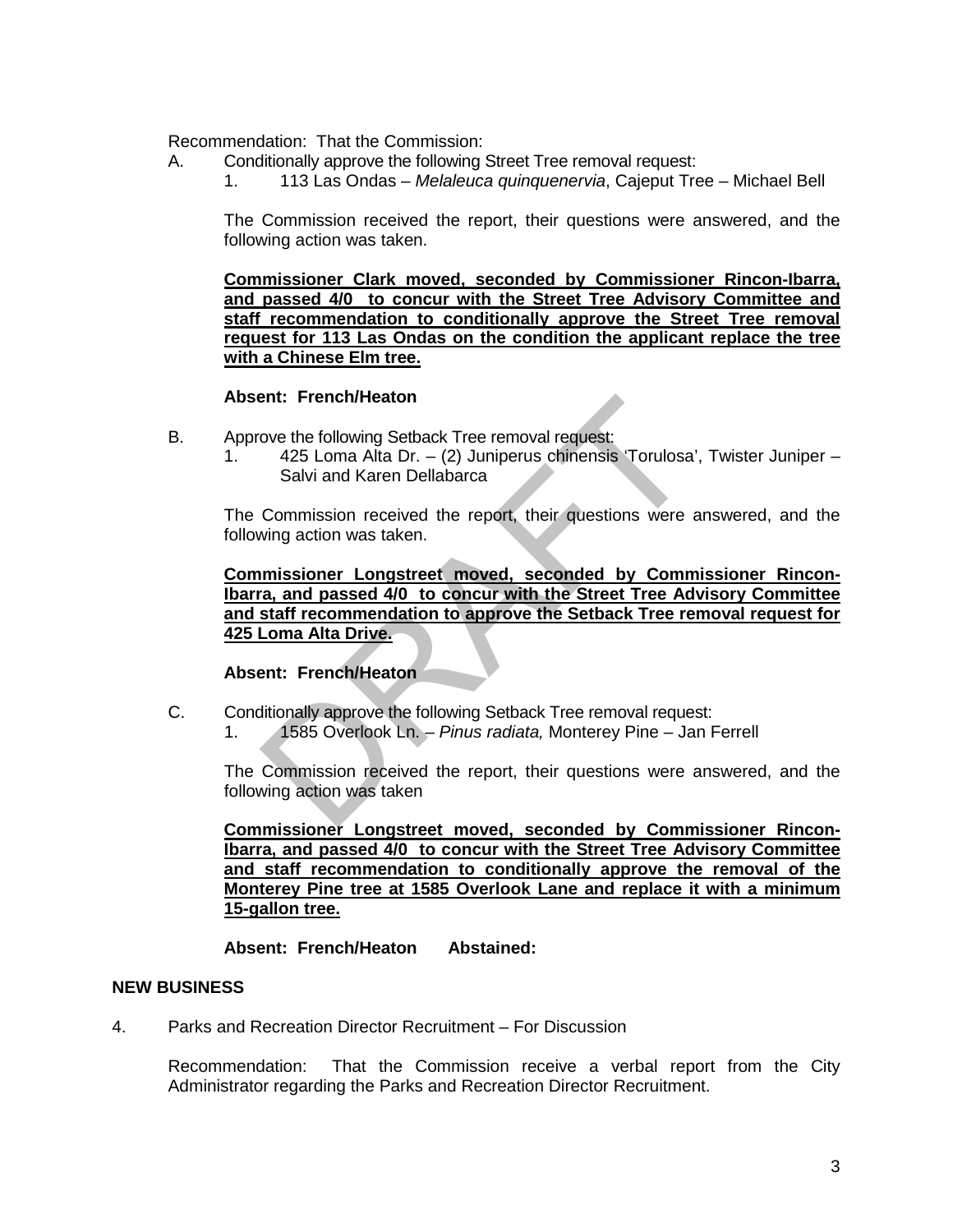Speakers: City Administrator Paul Casey

The Commission unanimously received the report and their questions were answered.

# **ADMINISTRATIVE AND STAFF REPORTS**

5. Defensible Space and Vegetative Fuels Program – For Information

Recommendation: That the Commission receive a presentation on the annual Defensible Space and Vegetative Fuels program in the City of Santa Barbara Open Space parks.

Documents:

- Staff Report dated June 24, 2015
- Staff PowerPoint presented by Staff

Speakers:

- Staff: Assistant Parks and Recreation Director Jill Zachary; Parks Supervisor Steve Biddle; Natural Areas Planner Kathy Frye

The Commission unanimously received the report and their questions were answered.

6. Junior Golf Programs at the Santa Barbara Golf Club – For Action

Recommendation: That the Commission receive a report on and recognize contributions related to the Junior Golf programs at the Santa Barbara Golf Club.

Documents:

- Staff Report dated June 24, 2015
- Staff PowerPoint presented by Staff

Speakers:

- Staff: Parks and Recreation Director Nancy Rapp
- Members of the Public: Chris Talerico, Director of Golf; Pete Lamantia, Russ Morrison Jr. Golf Program

sistant Parks and Recreation Director Jill Zachary; Parks St<br>atural Areas Planner Kathy Frye<br>ssion unanimously received the report and their questions were<br>Programs at the Santa Barbara Golf Club – For Action<br>dation: That The Commission unanimously received the report and presented Certificate of Appreciation to Pete Lamantia. Mr. Talerico accepted certificates of appreciation on behalf of Larry Buker, Sally Quinlan, Dave Thornton, and Doug Crane.

7. Cabrillo Pavilion and Bathhouse Renovation Status Report – For Information

Recommendation: That the Commission receive a status report on the Cabrillo Pavilion and Bathhouse Renovation Project.

Documents:

- Staff Report dated June 24, 2015

- Staff PowerPoint presented by Staff

Speakers:

- Staff: Assistant Parks and Recreation Director Jill Zachary

The Commission unanimously received the report and their questions were answered.